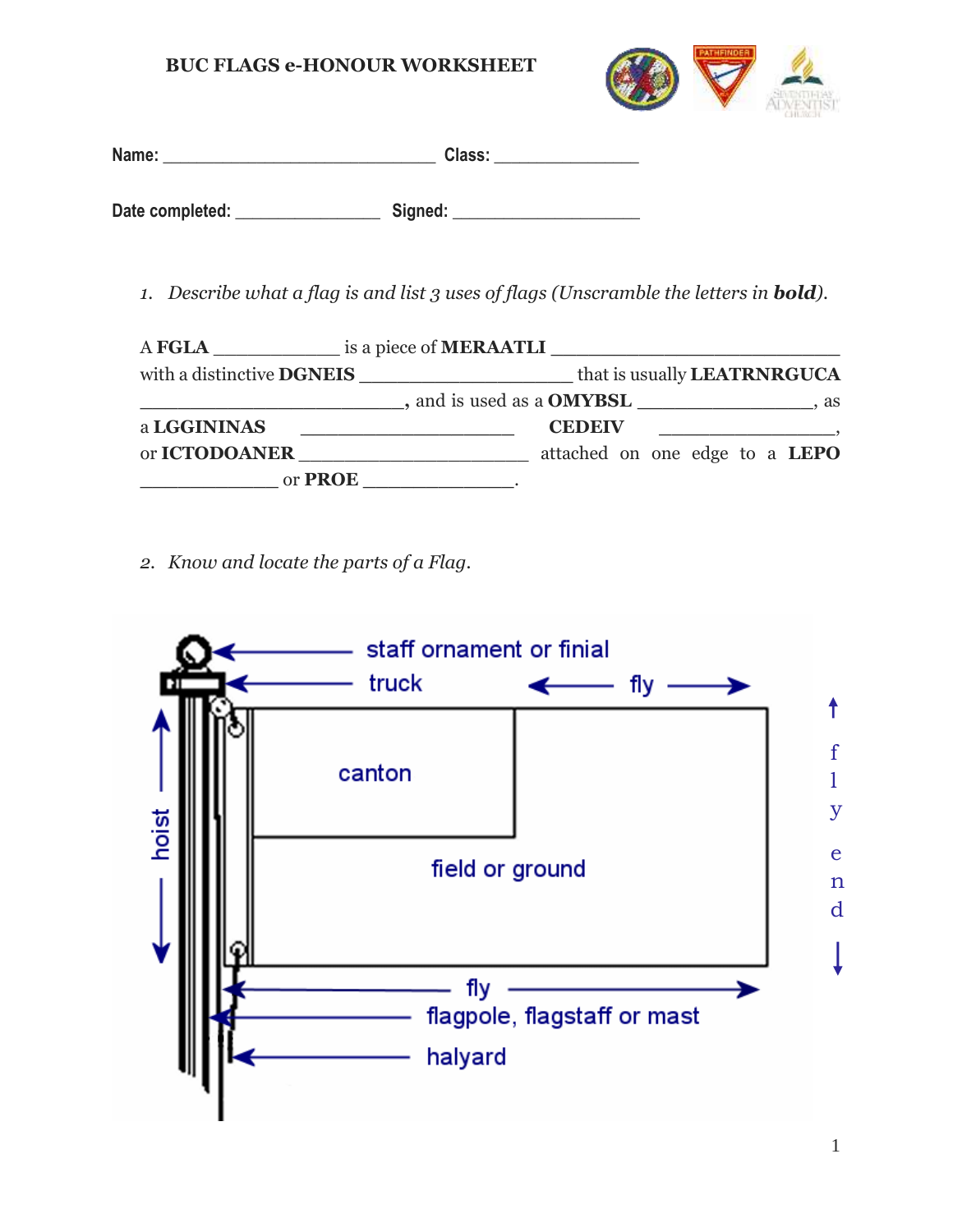

|    | a) Hoist                                                                    |
|----|-----------------------------------------------------------------------------|
|    |                                                                             |
|    | c) Finial                                                                   |
|    |                                                                             |
|    |                                                                             |
| f) |                                                                             |
|    | g) Fly End $\_\_$                                                           |
|    |                                                                             |
| i) |                                                                             |
|    | 3. Know 3 important guidelines for care and handling of your national flag. |
|    | a) Hoisting                                                                 |
|    |                                                                             |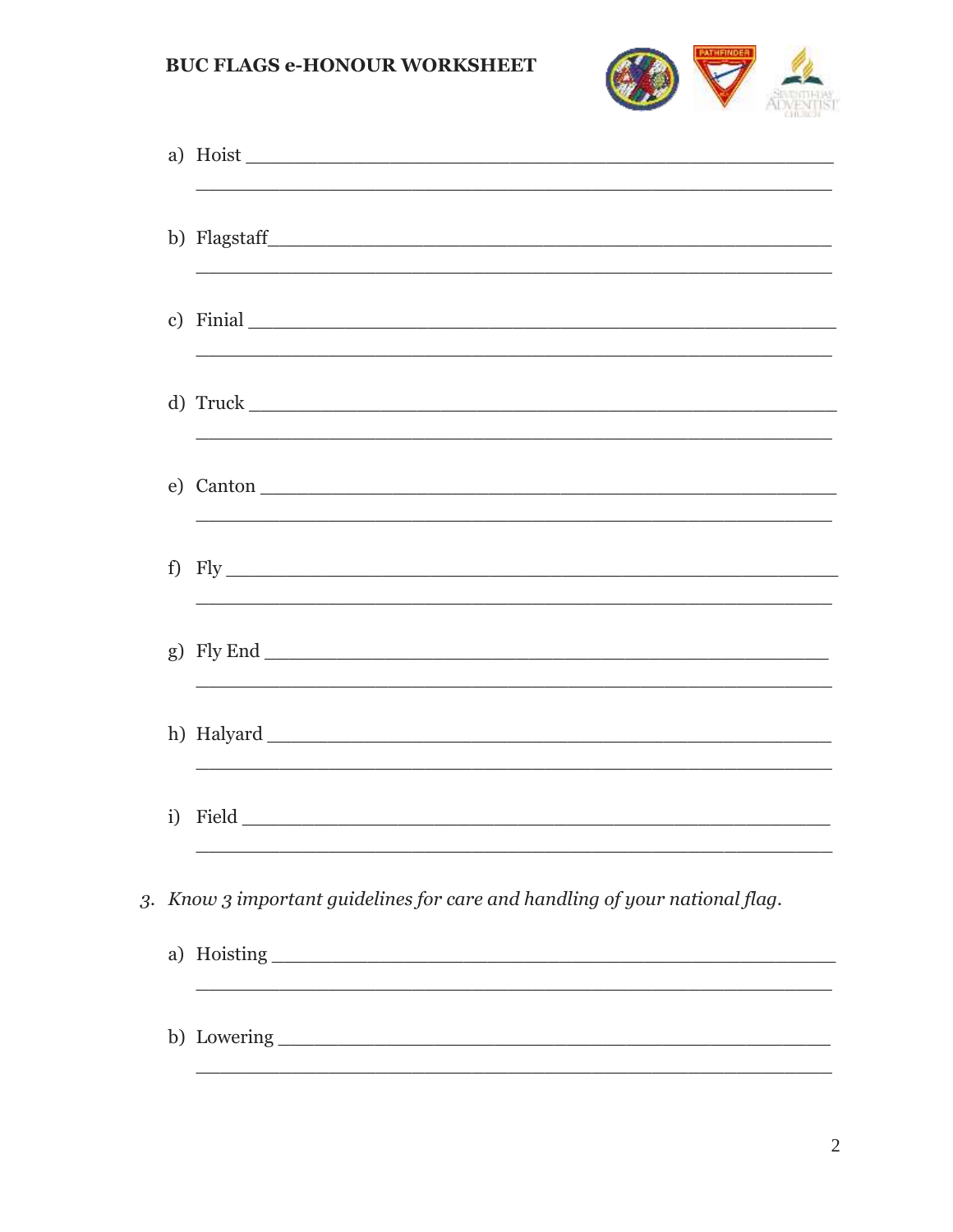

| c) Flying  | CHLIQUE. |
|------------|----------|
| d) Storage |          |
|            |          |

4. Learn and practise how to fold your national flag.

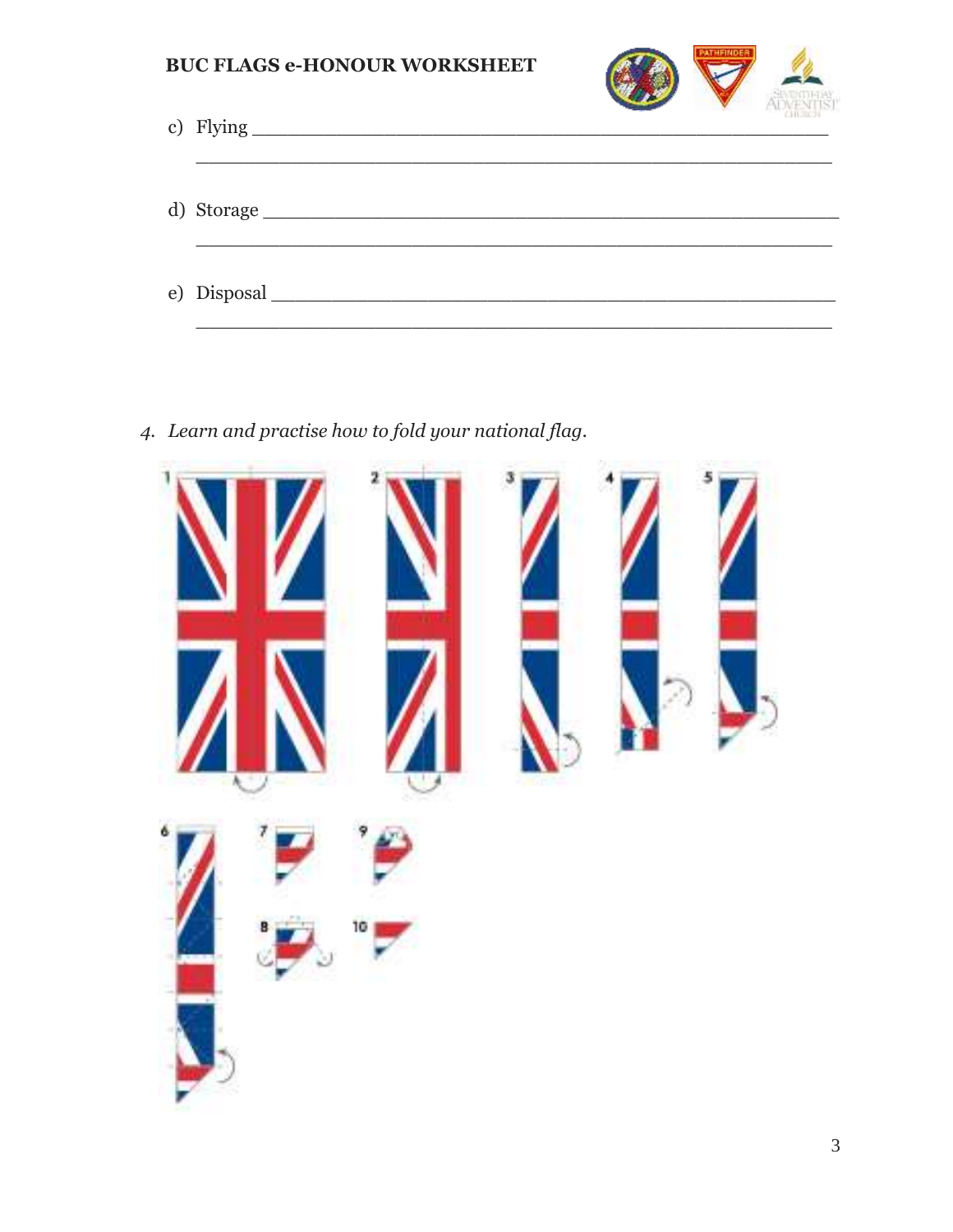

- *5. Practise proper etiquette when saluting your national flag. (Match the following answers to the situation given).*
	- I. In Uniform while standing Face Flag & Stand at Attention
	-
	-
	- IV. While wearing headgear Eyes Right
	- V. When not in uniform Salute

II. In Uniform while marching Remove Hat & hold in Left Hand III. In Field Uniform Face Flag & Stand at Attention

*6. Draw the Pathfinder Flag with emblem.*

I. *Who designed the Pathfinder flag?*

\_\_\_\_\_\_\_\_\_\_\_\_\_\_\_\_\_\_\_\_\_\_\_\_\_\_\_\_\_\_\_\_\_\_\_\_\_\_\_\_\_\_\_\_\_\_\_\_\_\_

\_\_\_\_\_\_\_\_\_\_\_\_\_\_\_\_\_\_\_\_\_\_\_\_\_\_\_\_\_\_\_\_\_\_\_\_\_\_\_\_\_\_\_\_\_\_\_\_\_\_

*II. Who sewed the first Pathfinder flag?*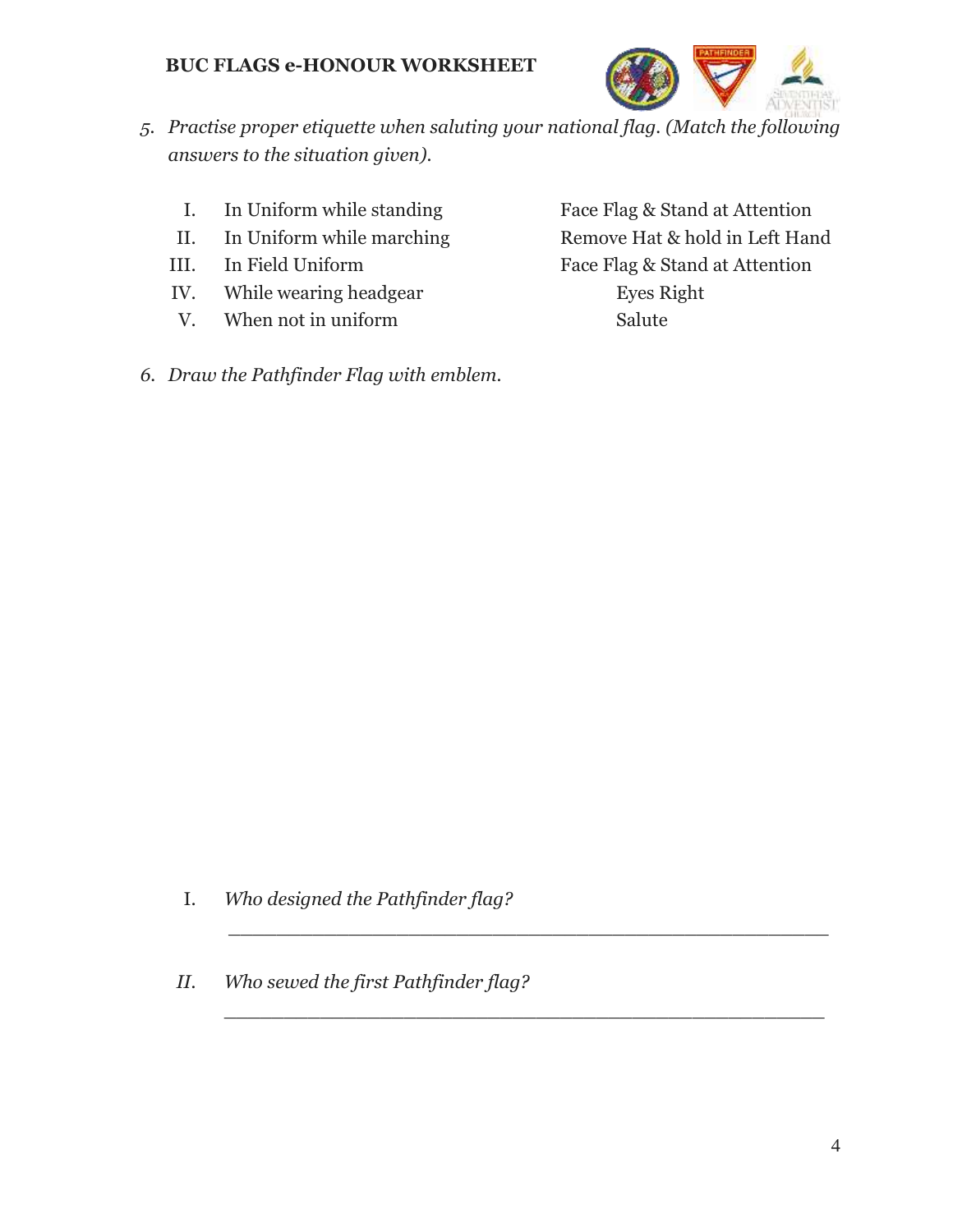

- *III. What does the Pathfinder emblem mean? (Match the words to their correct meanings).*
- Red (1 John 1:7; Romans 12:1) Purity
- Gold (Phil 3:8; Mat 13:44) Excellence
- Blue (Mat 6:24) The Trinity
- White  $(2 \text{ Tim } 2:22; \text{Ex } 12:5; \text{Eph } 5:25-27)$  The Sacrifice of Christ
- Sword (Eph 6:17) Sacrifice
- Shield (Gen 15:1; Eph 6:16) Excellence
- Inverted Triangle (Phil 2:3-4) Others Above Yourself
- Three Sides (Mat 28:19) Loyalty
- Pathfinder Club (Ecc 12:1; Pro 22:6) Protection
- *7. Draw the Christian Flag.*

- *I. Write the correct colour next to its meaning.*
- The sacrifice or blood of Jesus. \_\_\_\_\_\_\_\_\_\_\_\_\_\_ (1 John 1:7; Romans 12:1)
- The purity of Jesus. \_\_\_\_\_\_\_\_\_\_\_\_\_ (2 Tim 2:22; Ex 12:5; Eph 5:25-27)
- The faithfulness of Jesus. \_\_\_\_\_\_\_\_\_\_\_\_\_\_\_\_\_\_\_(Mat 3:16)
- II. The shape in red represents the Latin Cross. True of False?

\_\_\_\_\_\_\_\_\_\_\_\_\_\_\_\_\_\_\_\_\_\_\_\_\_\_\_\_\_\_\_\_\_\_\_\_\_\_\_\_\_\_\_\_\_\_\_\_\_\_\_\_\_

III. What is the Christian connection of the red Cross?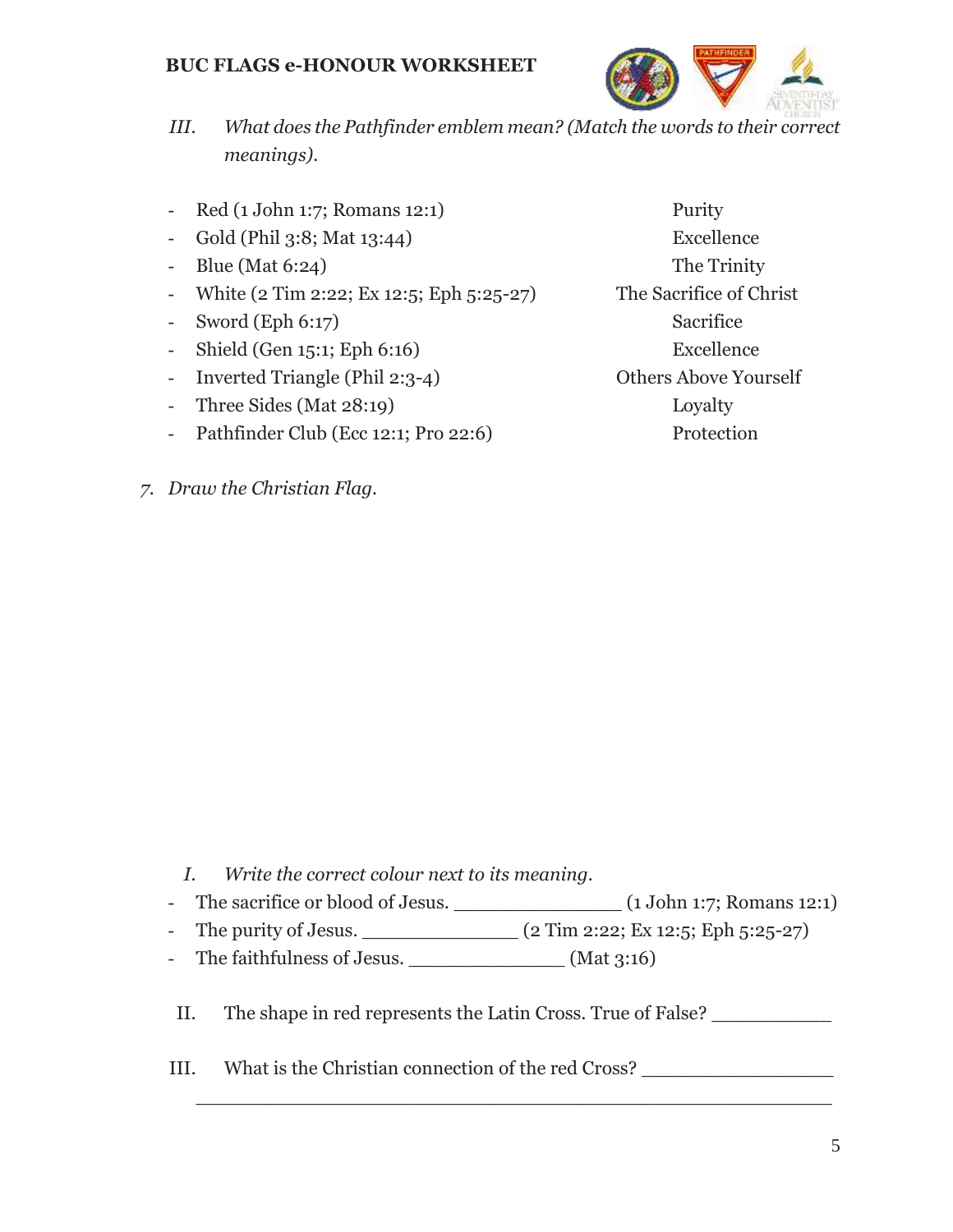

- *8. Where do you place the National flag in the following occasions? (Tick the right picture/answer)*
	- **I. Campsite when Camping**





**II. When on the platform for special Pathfinder occasions**





## **III. When on the Ground for special ceremonies**



## **IV. Fair Booth**

- a. To the right of the booth
- b. To the left of the booth
- c. Inside the booth

## **V. Pathfinder Meetings**

- a. It is not necessary
- b. To the right of the audience
- c. To the right of the Pathfinders

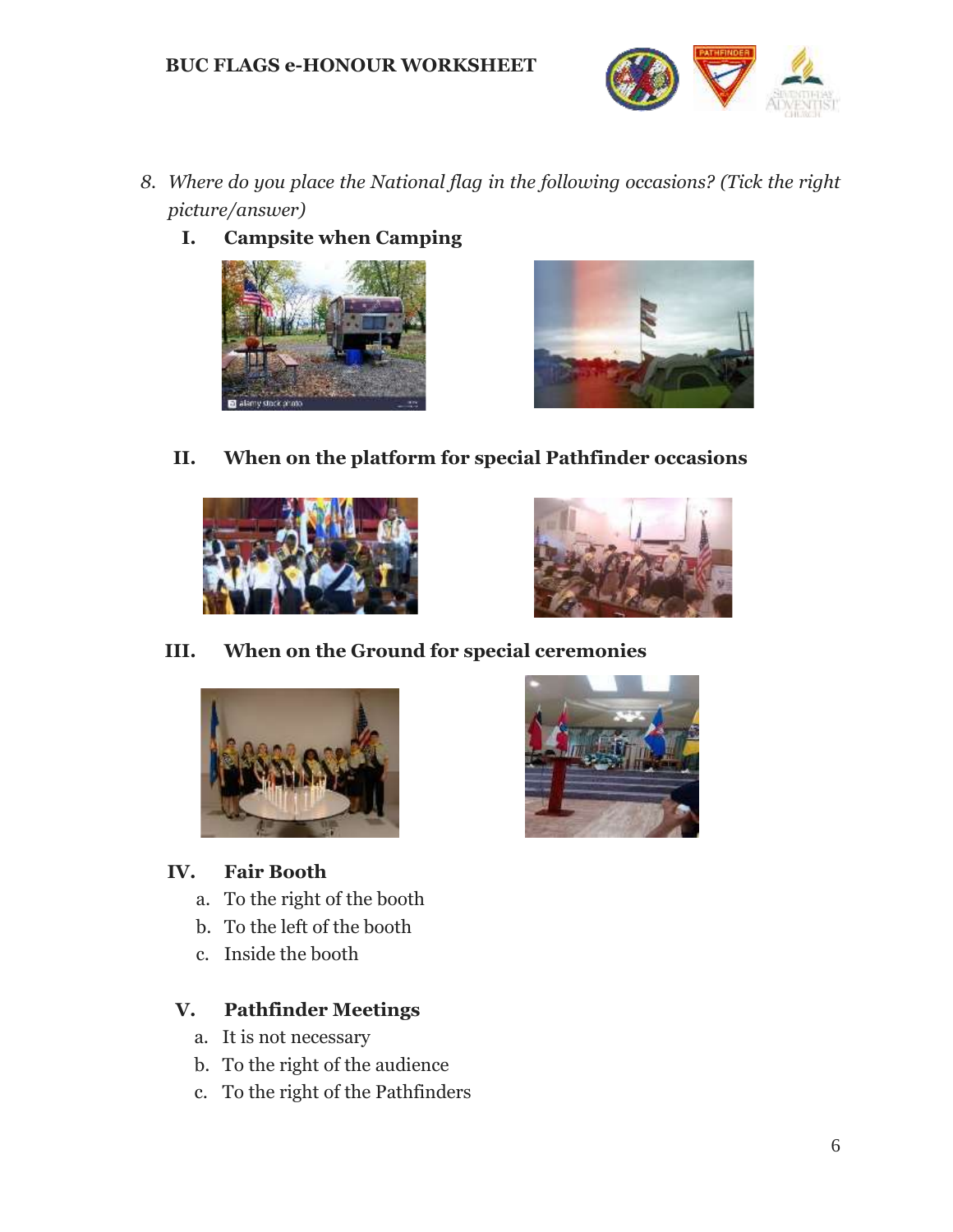

*9. Learn and share the history of your country's National flag and what the colours and symbols on them represent.*

The first Union Flag was created in \_\_\_\_\_\_\_\_\_\_ and combined the flags of and \_\_\_\_\_\_\_\_\_\_\_\_\_\_\_\_\_\_\_\_\_. The present Union Flag dates from when St. Patrick's Cross was added to represent  $\cdot$ 

- *10.Identify the flags in your division and know what country they represent. (Place the name of the country below its flag).*
	- 1. Albania
	- 2. Bosnia and Herzegovina
	- 3. Croatia
	- 4. Cyprus
	- 5. Denmark
	- 6. Estonia
	- 7. Faroe Islands
	- 8. Finland
- 9. Greece 10. Greenland 11. Hungary 12. Iceland
- 13. Ireland
- 14. Latvia
- 15. Lithuania
- 16. Macedonia
- 17. Montenegro

# 18. Netherlands 19. Norway 20.Poland 21. Serbia 22.Slovenia 23.Sweden 24.United

Kingdom





\_\_\_\_\_\_\_\_\_\_\_\_\_\_\_\_ \_\_\_\_\_\_\_\_\_\_\_\_\_\_\_\_ \_\_\_\_\_\_\_\_\_\_\_\_\_\_\_\_







 $\frac{1}{2}$  ,  $\frac{1}{2}$  ,  $\frac{1}{2}$  ,  $\frac{1}{2}$  ,  $\frac{1}{2}$  ,  $\frac{1}{2}$  ,  $\frac{1}{2}$  ,  $\frac{1}{2}$  ,  $\frac{1}{2}$  ,  $\frac{1}{2}$  ,  $\frac{1}{2}$  ,  $\frac{1}{2}$  ,  $\frac{1}{2}$  ,  $\frac{1}{2}$  ,  $\frac{1}{2}$  ,  $\frac{1}{2}$  ,  $\frac{1}{2}$  ,  $\frac{1}{2}$  ,  $\frac{1$ 

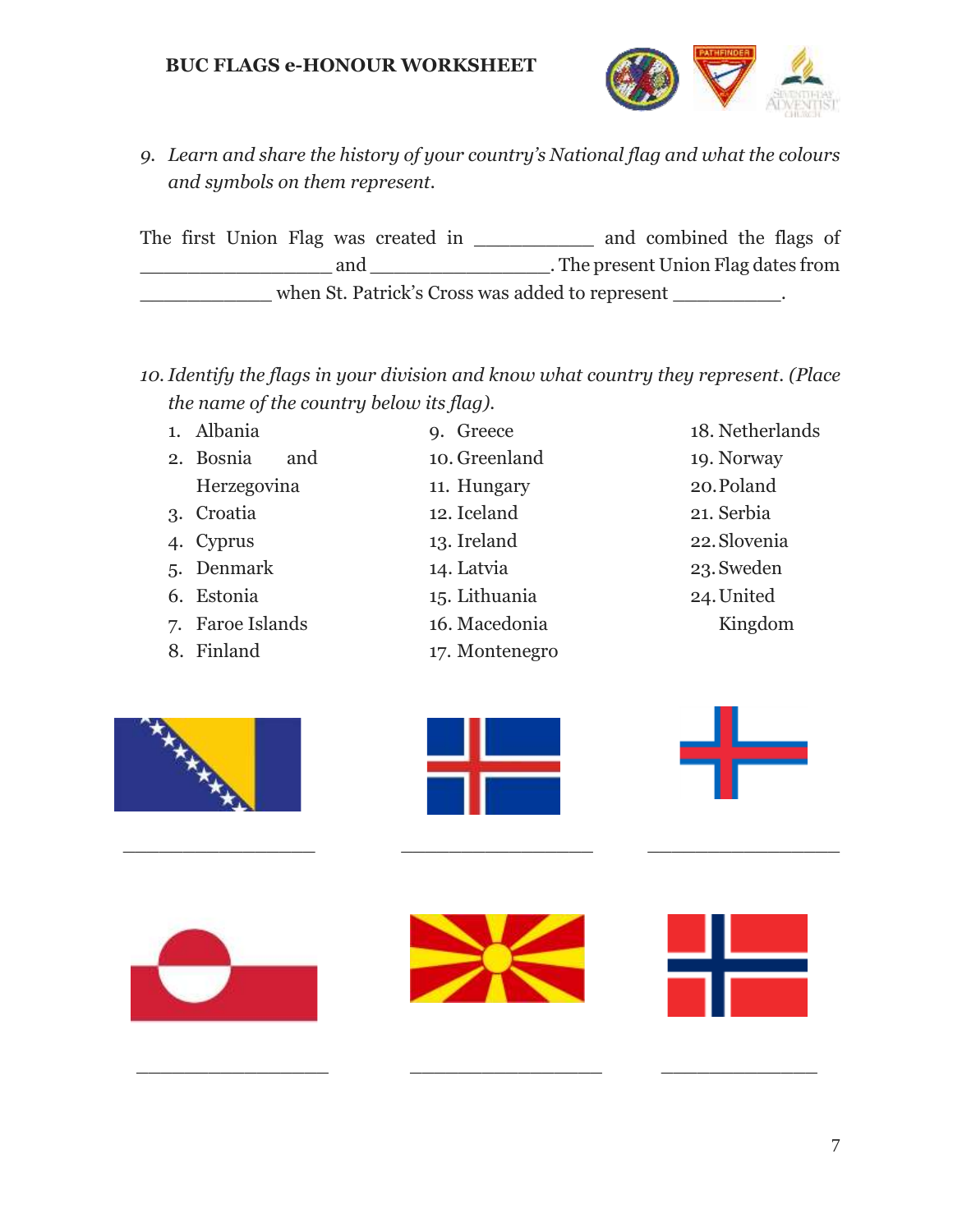